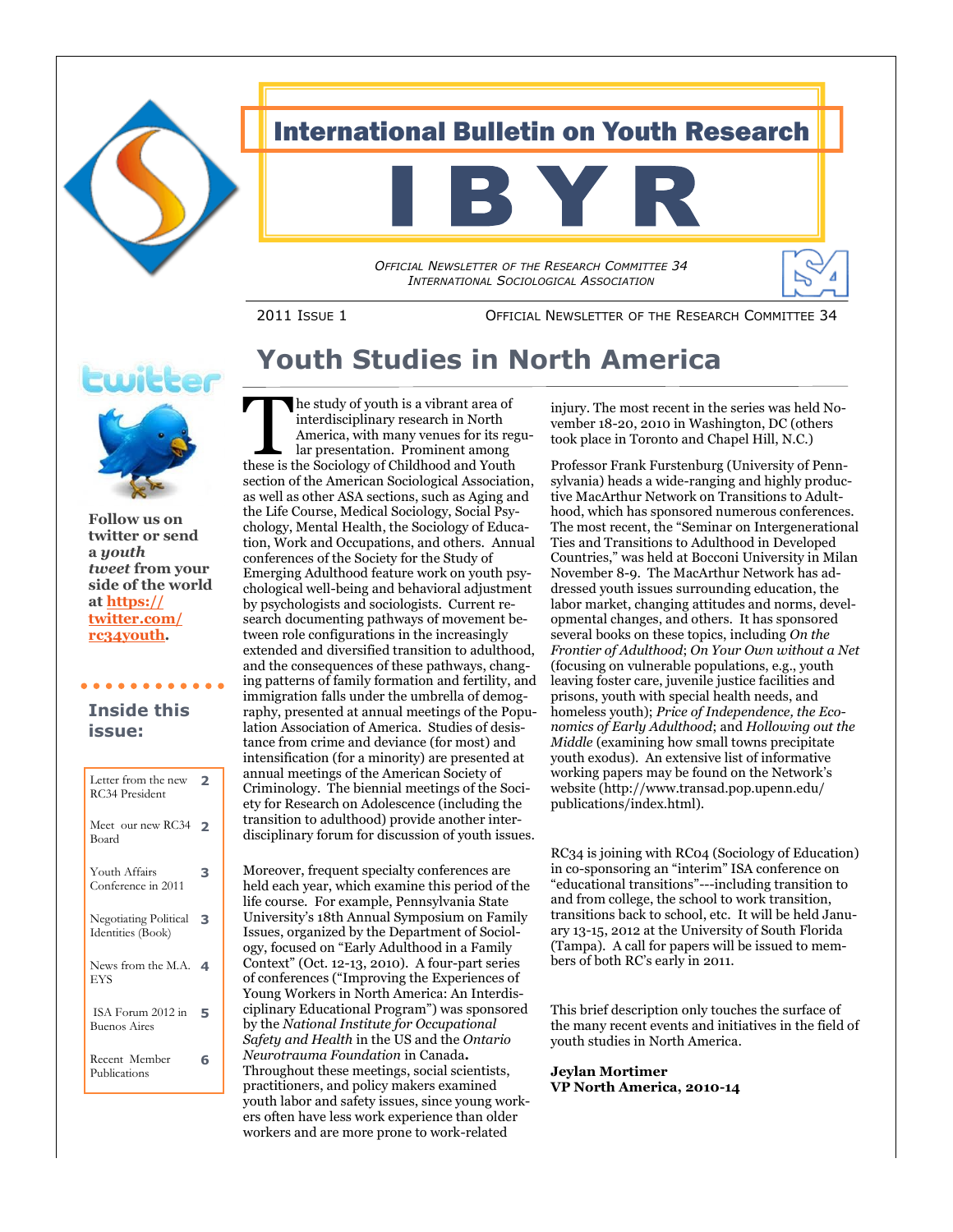### **Letter from the new RC34 President**

#### **Dear RC34 members:**

As your new president, I would like to thank everyone who attended the World Congress in Gothenburg and contributed to the RC34 programme. The conference was successful in many ways, but in part because of our growing popularity it has become apparent that we will need to make some adjustments to how we organize our sessions. Based on member feedback at the General Meeting, our new executive committee has already discussed ways in which the best work of our members can be most effectively presented at future conferences. Please find the minutes of the General Meeting and the Executive Meeting on the IBYR website: http:// www.rc34youth.org/

For those who haven"t heard, there will be another midterm Forum in 2012 (as in Barcelona in 2008), and the ISA Executive recently announced that it will be held in Buenos Aires, Argentina, from August 1 to 4. A call for papers and further details will be announced soon, and I will pass the information on to you, but you can also check at http://www.isasociology.org/buenos-aires-2012/.

The 2014 World Congress will be in Yokohama, Japan, from July 13 to 19, and also promises to be an exciting experience. I will keep you all apprised of developments. The initial information is available at http:// www.isa-sociology.org/ congress2014/.

Meanwhile, our IBYR Editor, Clarence Batan, has set up a Twitter account for RC34 from which he will announce new IBYR postings, and I will post information concerning the ISA and developments relevant to youth studies, including important publications and events. Your Executive Board members will also post regional news relevant to RC34. I encourage all members to follow "rc34youth" on Twitter. If you do not already have a Twitter account, it is free, easy to set up, and user-friendly.

I have also set up a mailing list of RC34 members  $\langle$ rc34@uwo.ca> that we can all use for communications about RC34 business, as well as to make announcements and to pose questions to other RC34 members (which may be particularly useful before conferences as people need to coordinate travel and hotel plans). Like LISTSERV, using one email address to contact all 180 members also

gets around some server limitations (like my own) on the number of email addresses that can be listed for



one message. To use rc34@uwo.ca you must send the message using the e-mail address you have given the ISA, otherwise the list does not recognize you as an approved user. The list is also set up with high security so spammers cannot access your email address.

At the same time, the ISA has updated their website to provide links to current events and discussions of issues, like "Universities in Crisis" <http://www.isa-sociology.org/ universities-in-crisis/>, which includes entries by some RC34 members, and "Global Dialogue" <http:// www.isa-sociology.org/globaldialogue/>, available in 5 languages.

I look forward to serving you during my term as your president and will do all I can to promote RC34 and youth studies worldwide.

Best wishes, **James Côté** President

### **Meet our new RC34 Board**



#### **NEW RC 34 Board of Directors (2010-2014)**

From left: Ngan-pun Ngai(Past-President), Howard Williamson (Secretary-Treasurer), Natalie Waechter (VP for Europe), [Clarence M. Batan](http://www.clarencebatan.com/) (IBYR editor), James Côté (President), Maurice Devlin (VP-Europe), Jeylan Mortimer (VP-North America), Ani Wierenga (VP– Australia), Tomahiko Asano (VP-Asia).

Not in picture Rosa Maria Camarena (VP-South America), Sharlene Swartz (VP-Africa, Near East and Middle East), and Shen Jie (VP-Asia).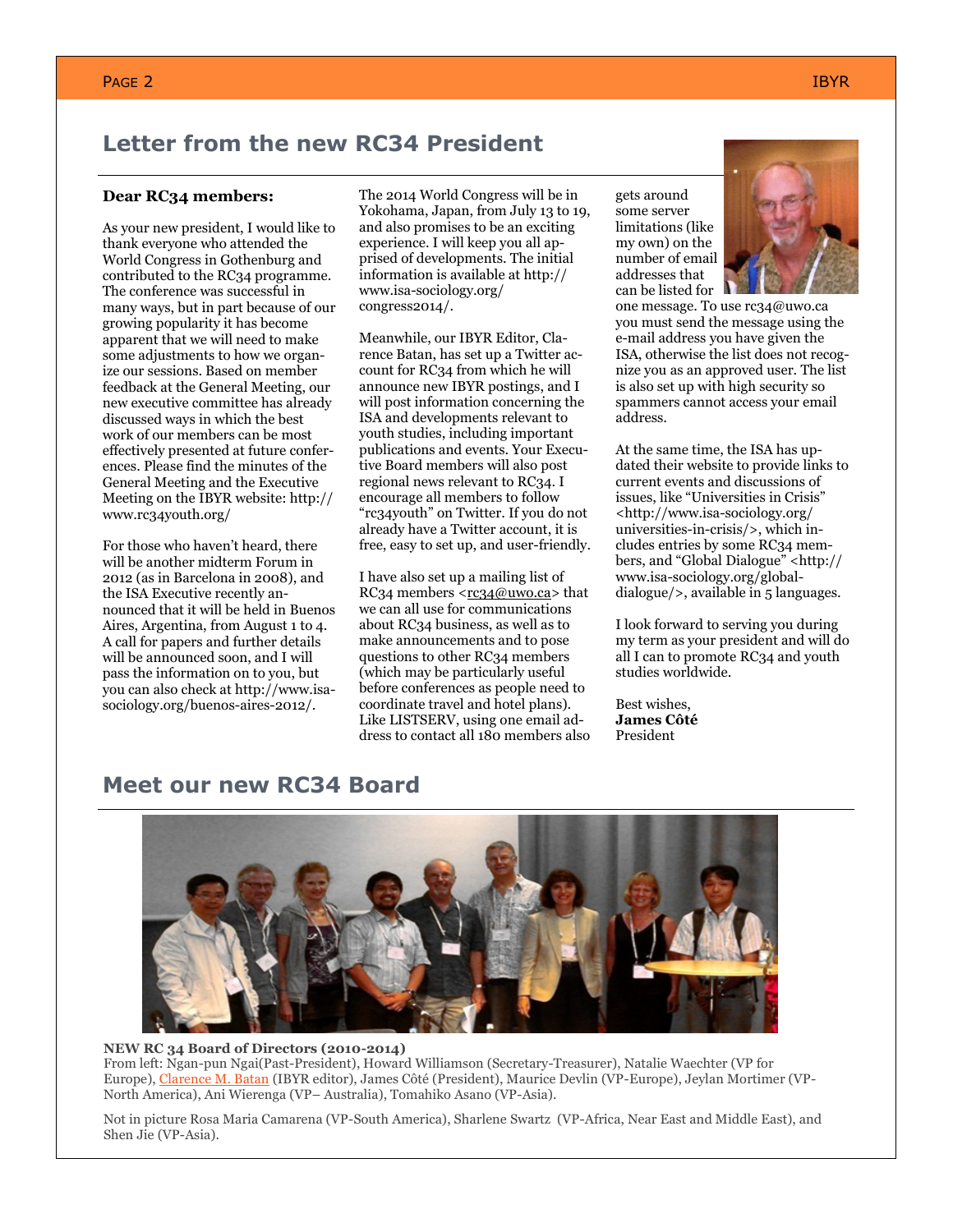### **Youth Affairs Conference 2011 in Australia**

The Australian Youth Affairs Coalition is excited to announce that the national youth affairs conference will be held at the Sydney Convention and Exhibition Centre in Darling Harbour from Monday May 30th to Wednesday June he Australian Youth Affairs Coalition is excited to announce that the national youth affairs conference will be held at the Sydney Convention and Exhibition Centre in Darling Harbour from Monday May 30th to Wednesday June 1st 2011. This will be the first national youth affairs conernment representatives, researchers and others with an interest in youth to discuss current issues and emerging trends amongst Australia's young people.

ISA RC34 researchers from around the globe were well represented at the last conference and brought some valued international inputs. A youth research stream will again be offered in 2011, and a call for papers will follow shortly.

For further inquiries contact, Dr Ani Wierenga,University of Melbourne at wierenga@unimelb.edu.au.

## **Negotiating Political Identities: Multiethnic Schools and Youth in Europe**

#### **New book by Daniel Faas, "Negotiating Political Identities: Multiethnic Schools and Youth in Europe" published by Ashgate in April 2010.**

Avail of a special 35% discount (European orders) until 31 October or 20% discount (non-European readers) by clicking the [attached](http://www.rc34youth.org/sites/default/files/pdfs/Negotiating%20Political%20Identities%20discount%20voucher.pdf)  [voucher.](http://www.rc34youth.org/sites/default/files/pdfs/Negotiating%20Political%20Identities%20discount%20voucher.pdf)

#### **Synopsis**

Globalization, European integration, and migration are challenging national identities and changing education across Europe. The nation-state no longer serves as the sole locus of civic participation and identity formation, and no longer has the influence it once had over the implementation of policies. Drawing on rich empirical data

from four schools in Germany and Britain, I examine how schools mediate government policies, creating distinct educational contexts that shape youth identity negotiation and integration processes. The study is the first of its kind to bring together between-country and within-country differences in identity formation among young people. By delving into the discourses of ethnic majority and Turkish minority youth, I unravel a wide range of factors shaping contemporary identities and offer new insights into the particular role school policy approaches play in this process. The talk situates these discussions within broader European and transatlantic theoretical and empirical debates on immigrant incorporation and offers a much-needed synthesis of European and American scholarship.

**Review**: "This ground-breaking book combines an unusually sophisticated theoretical approach with a rich and multi-layered empirical study of the development of ethnic and political identities among Turkish and native youth in four schools in Germany and England. The result is a strong argument that school level policy approaches are very important in influencing how young people categorize themselves. This book should be required reading for anyone interested in migrant integration, multiculturalism, education in Europe and beyond". - Mary C. Waters, Harvard Univer-

sity, USA

*For updates visit www.rc34youth.com* 

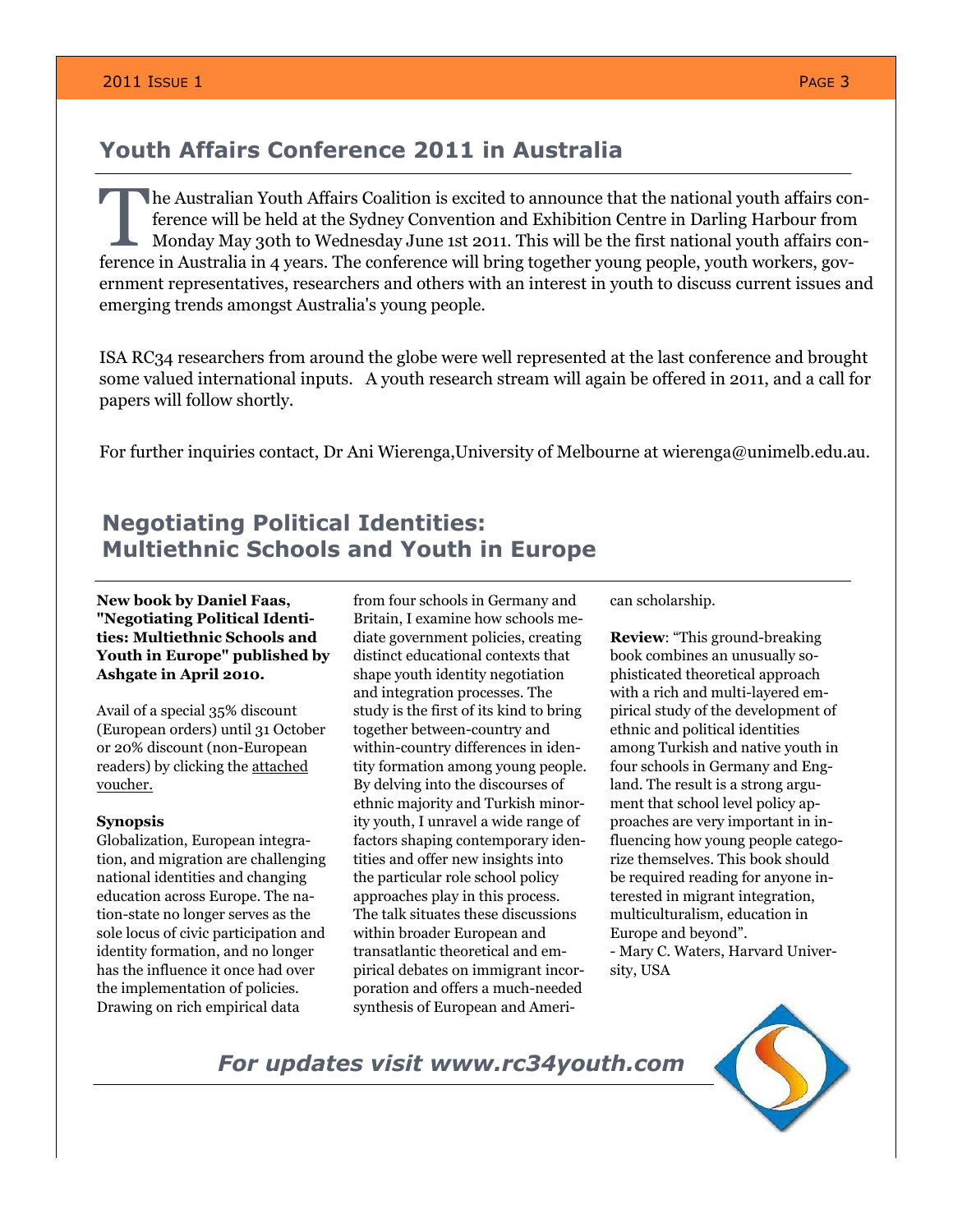### **News from the M.A. EYS**

#### **Welcome to the M.A. EYS Short Course!**

It has been many years in the making. We hope that you will benefit from it and, in doing so, will also contribute to the development of the full M.A. in European Youth Studies, for which the Short Course is a pilot. It is a pilot in many ways. It seeks to be innovative in the recruitment of participants, endeavoring to draw a balance of individuals with backgrounds in youth research, youth policy and youth practice. It involves a significant consortium of European universities whose staff contribute in a variety of ways. It seeks to incorporate and integrate content that spans, inter alia, European Youth Realities and Policy, European Youth Research and Theoretical Foundations. But most crucially perhaps, it aspires to a creative methodology, one which can accommodate modern virtual, in harness with more traditional teaching and learning methods, and one which accords equal respect across the spectrum from formal to non-formal educational pedagogy.



Some twenty years ago a network of youth researchers across Europe

formed. It had an explicit policy commitment, borne out of Europe"s renewed opening up after 1989. This was also a political commitment, given both changes in the social construction of the life-course and the striking disparities in life chances that were prospectively going to guide and govern the pathways of young people in their working, family and civic lives. The network wanted to contribute to that political and policy debate, and to engage with youth practice. It started to do so in many ways, not least through the Circle of Youth Research Cooperation in Europe (CYRCE) and the International Sociological Association"s Research Committee 34, which established the first generation of young youth researchers seminars that subsequently prompted the establishment of the European Commission/Council of Europe Youth Partnership youth research seminars. By the end of the 1990s, its members were embedded, for example, in the initial work of the first Partnership between the Council of Europe and the European Commission in the youth field (on Quality and Curriculum Development), and in the process that saw the emergence of the European Commission"s White Paper on Youth, launched in 2001. The former led to the ATTE course (Advanced Training for Trainers in Europe), which has cemented a programme of European level youth worker training that manifests itself most recently in the TALE course (Trainers for Active Learning in Europe). The latter produced a youth policy momentum within the European Union that led to recent initiatives such as "Investing and Empowering" and "Youth on the Move".

From within this European network of youth researchers, a group emerged who were committed to consolidating this practice and policy evolution with a youth research-based initiative in higher education that might take what has come to be known as the "magic triangle" of youth research, policy and practice to, arguably greater heights. Led by Lynne Chisholm from the University of Innsbruck, eleven university members of a core consortium, together with a number of associate partners, have worked for four years on a voluntary basis and then, with the support of an EU Erasmus Lifelong Learning Programme curriculum development grant, for two years on a more formal footing. The Short Course in which you are participating lies at the heart of this curriculum development process.

The original Council of Europe research network has now transmuted into the recently established Pool of European Youth Researchers (PEYR), supported by the European Commission/Council of Europe Partnership in the youth field, whose task will be to contribute to stronger evidence-based youth policy making. The economic circumstances that now prevail in Europe also mean that youth practice will now both have to provide more robust evidence of its "value" as well as root its activities more firmly within frameworks of understanding about "what works". Youth policy, for its part, continues to struggle to establish its voice and its distinctive contribution beyond and towards social, educational, employment and cultural policy making. These are difficult challenges that raise numerous tensions and dilemmas – socially, politically, intellectually, and ethically. The Short Course is explicitly about addressing such tensions, and we hope this will be achieved through collaborative endeavor by both staff and students of the course.

**Welcome.**

*Lynne Chisholm & Howard Williamson Short Course Directors*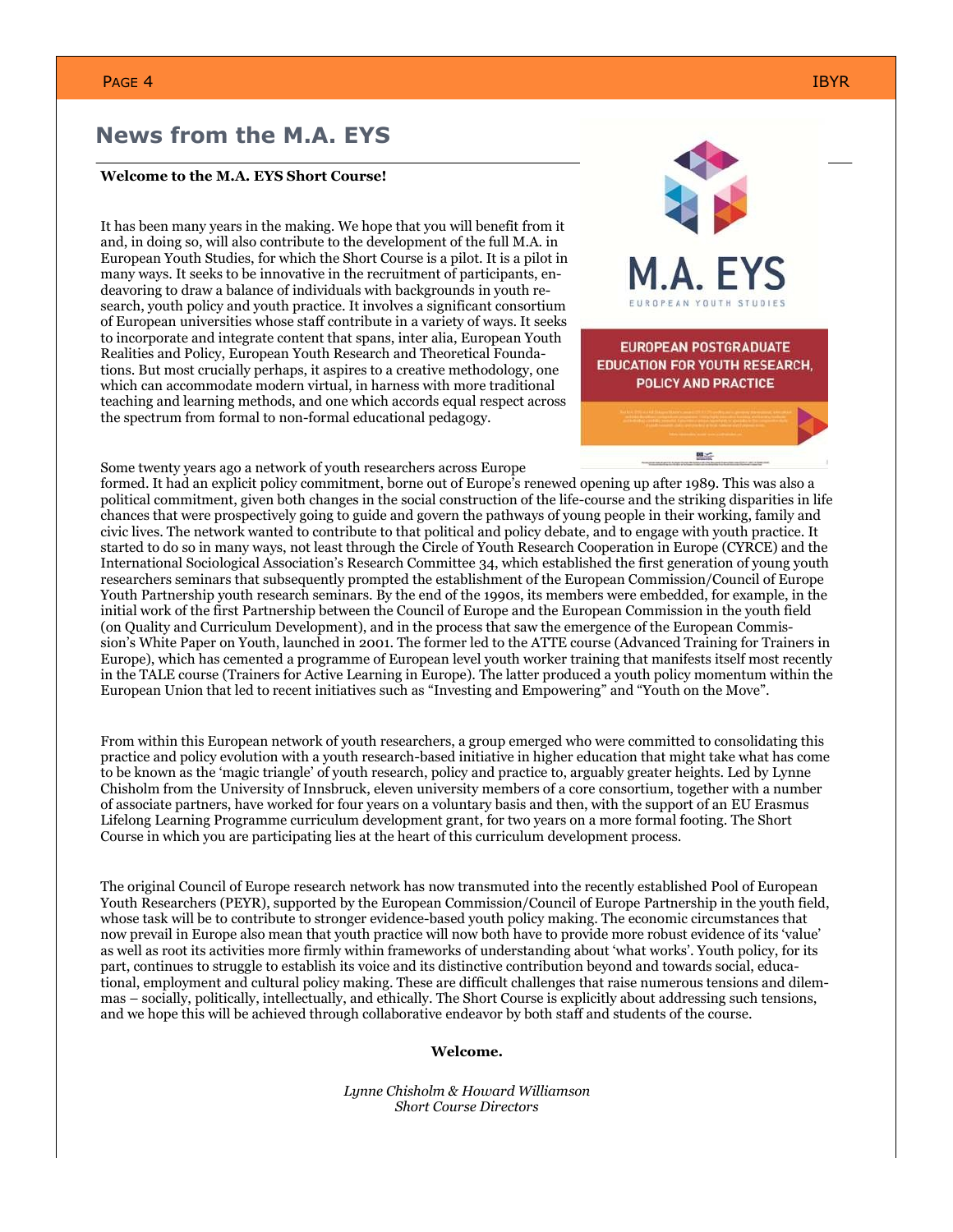### **ISA Forum 2012 in Buenos Aires**

#### *To: Presidents and Secretaries of ISA Research Committees, Working and Thematic Groups*

#### *Dear Colleagues,*

*It is my pleasure to share with you that after a careful review and a voting process, the ISA Executive Committee has voted Buenos Aires, Argentina to host the ISA Forum 2012 (August 1-4). Please note that the theme for the ISA Forum and other important details of the scientific program will follow shortly.*

*Best,*

*Margaret Abraham Vice-President Research, ISA*

### **Dan Woodman Wins Worldwide Competition for Junior Scholars Engaged in Youth Research**

The Research Committee 34 (RC34) – Sociology of Youth of the International Sociological association (ISA) has successfully completed its 2nd worldwide competition for junior scholars engaged in youth research. A total of 15 entries competed for the award. After stringent assessment by a adjudicating panel of 5 members, Dan Woodman with his paper titled "the Post Secondary School Transition and the Desynchronisation of Everyday Life" was chosen as the award winner. Dan will be invited to participate in the ISA World Congress on July 11-17, 2010 in Goteborg, Sweden. His conference registration fee will be paid by our RC34 and a travel grant at US\$500 will be awarded.

### **Photos from the ISA 2010 World Congress (Gothenburg, Sweden)**